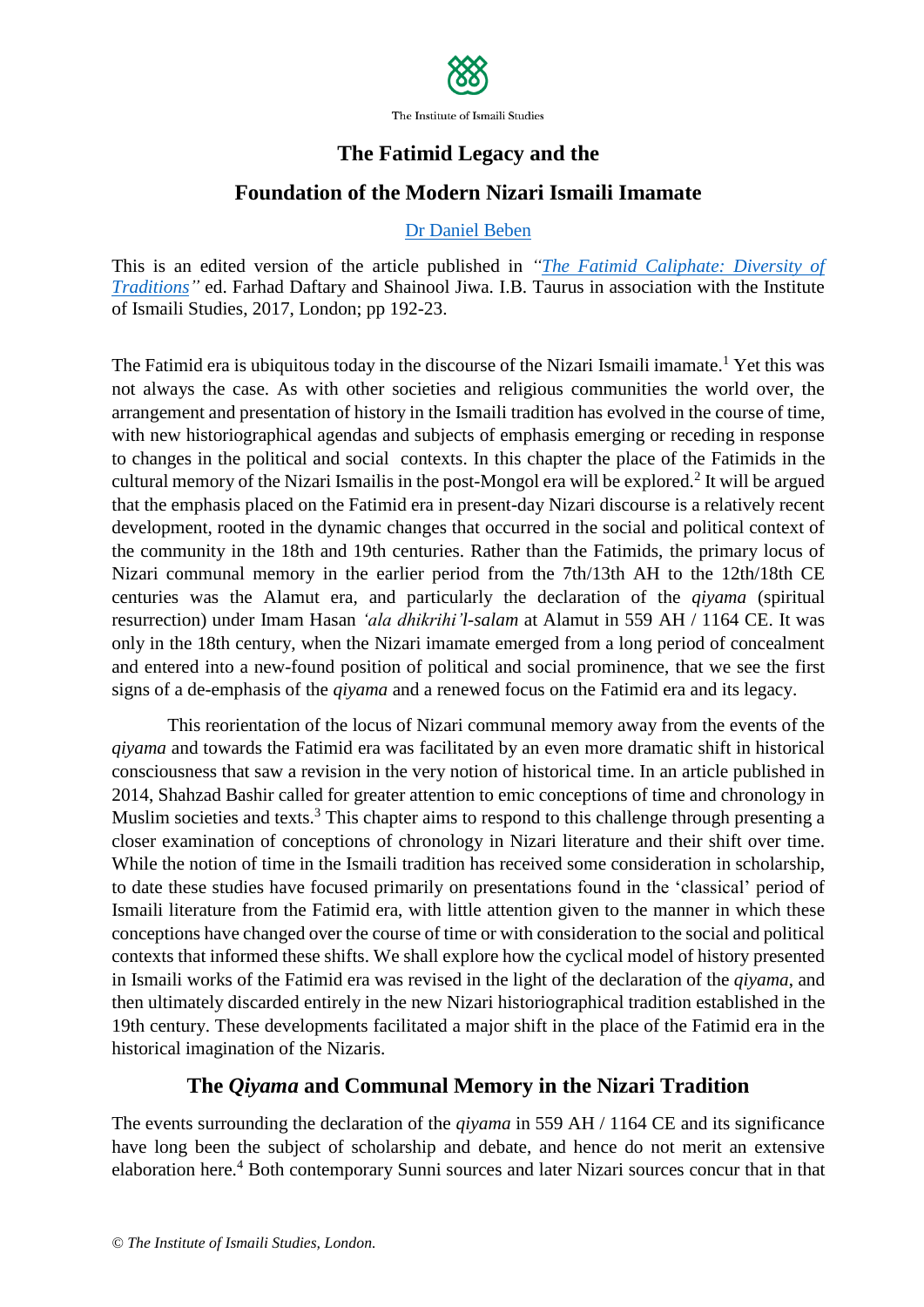

year the Nizari lord of Alamut, Hasan, publicly declared his status as the awaited imam. Up to this time, the Nizaris had lived without direct access to their imams, who had remained in hiding following the death of the Fatimid Imam-caliph Mustansir bi'llah in 487 AH / 1094 CE and the schism in the Ismaili community arising from a dispute between the supporters of his sons, Nizar and Must'ali. This schism led to the execution of Nizar a year later and the dominance of the Must'ali faction at the Fatimid court.

Contemporary Sunni sources relate that Hasan initially declared himself to be merely the representative (*khalifa*) of the hidden imam, only later revealing that he was in fact the descendant of the Fatimid imam Nizar b. al-Mustansir bi'llah, whose son and successor al-Hadi bad been secretly escorted to Alamut before Nizar's murder, and hence was the awaited imam himself. Thereafter Imam Hasan II became known among the Nizaris with the honorific *'ala dhikrihi'l-salam* ('upon whose mention be peace'), a sobriquet by which he is still known among Nizaris today.

For many contemporary Sunni authors, the declaration of the *qiyama* constituted little more than an abolition of the *shari'a*, that is, the legal structure of Islam, and a brazen excuse to indulge in libertinism. For Nizari authors, however, the *qiyama* in Hasan's declaration, beyond an immediate declaration of his personal imamate, amounted more broadly to an unveiling of the true, spiritual essence of the imam and the revelation of the esoteric reality of religion, one with profound consequences that would be felt long after the Mongol conquests and the end of the Alamut era. Moreover, for Nizaris living in the post-*qiyama* era, the declaration constituted not simply a new stage in the linear unfolding of history, but a historical rupture of cosmic significance. From an early period, Ismaili writers had propounded a cyclical model of history in which each cycle (*dawr*) of human history is defined by the presence of a prophet, or 'annunciator' (*natiq*).<sup>5</sup> The *natiq*s of the first six eras of human history were Adam, Noah (Nuh), Abraham (Ibrahim), Moses (Musa), Jesus ('Isa) and Muhammad, each of whom were in turn accompanied by a successor, or 'silent one' (*samit*), who was entrusted with the esoteric knowledge of his teaching, corresponding to the function of the imam in Ismaili thought. With Muhammad (the *natiq*) and his successor Ali b. Abi Talib (the *samit*) humanity had entered the sixth cycle, the last one before the day of resurrection.

This model was given a revision in Nizari literature following the declaration of the *qiyama* under Imam Hasan *'ala dhikrihi'l-salam*, which was presented as the initiation of a seventh historical cycle. This new historical model is illustrated in a text that is among the oldest Nizari works known to survive from the period following the Mongol conquests, namely the *Risala-yi sirat al-mustaqim*, tentatively dated to the late 8th AH / 14th CE or early 9th AH / 15th CE century. The author of the anonymous Risala writes:

These are the six cycles (*dawr*s) of the six Annunciators (*natiq*s). In truth, after that they were uninterrupted and successive 'descendants, one after the other' (Qur'an 3:34) reaching the time of the noble Hasan *'ala dhikrihi'l-salam*, the Lord of the Resurrection (*qa'im al-qiyamat*), which is the seventh cycle. From the time of Mawlana Isma'il until the time of Mawlana Mahdi Abd Allah, the imams were concealed ... Mawlana Mahdi manifested in the lands of the Maghrib and the succeeding imams were manifest until the time of Mawlana Mustansir of Egypt. Mawlana Mustansir of Egypt had several children but the imamate was with Mawlana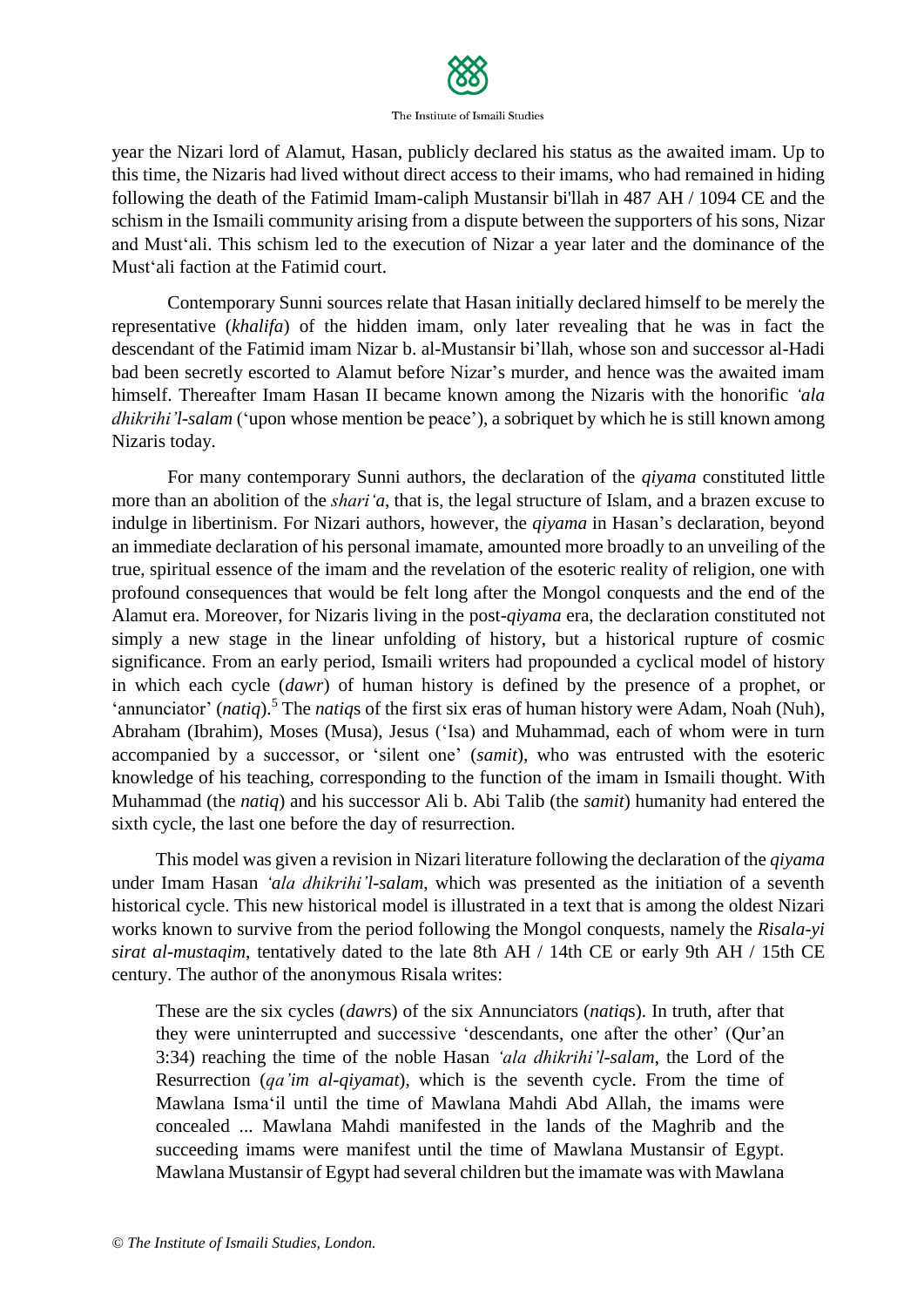

The Institute of Ismaili Studies

Nizar. Must'ali falsely claimed the imamate, but it was cut off with his descendant Alid. They martyred Mawlana Nizar and the following imams were concealed until the time of Mawlana Hasan *'ala dhikrihi'l-salam*, the Lord of the Great Resurrection. The imam's manifestation reached the entire world. Since then, the imams have been in concealment until our day. However, this concealment was for the exotericists, not for the esotericists (*ahl-i batin*). Even when there is concealment for the esotericists, it is not for all of them, for it is decreed that the epiphany of the Universal Intellect, who is the proof (*hujja*) of the imam, always has access to the Imam of the Age and Time in the spiritual world.<sup>6</sup>

The enduring relevance of the *qiyama* for the historical memory of the Nizaris is further illustrated in a late 9th AH /15th-century CE source, the *Haft bab* of Abu Isbaq Quhistani. In the third chapter of his work, Quhistani provides a historical and genealogical overview of the imams. This account offers a fairly straightforward historical chronology of the imamate down through the Fatimids and the early Nizari imams, until arriving at the mention of Hasan *'ala dhikrihi'l-salam*, of whom he writes:

He [Hasan] was the *Qa'im* of the Resurrection (*qiyamat*). It was in his time that the ties and fetters of *shari'at* fell from the necks of his slaves. By that time, 180,000 years had passed since the 'Great Date' (*tarikh-i a'zam*). [This was] the date indicated by the Prophet, who said, 'I will remain in the grave no more than half a day. And what Jesus predicted in the Gospels (*Injil*), Moses in the Torah (*Turat*), Zoroaster in the Book of and (*Kitab-i Zand*), in the *Kitab-i anhigliyun* of Abu Sa'id Yumani,<sup>7</sup> and all other predictions of the prophets all came true with him.<sup>8</sup>

This emphasis on the pivotal nature of the imamate of Hasan II is a defining element of most of the Nizari literature produced down to the 19th century.<sup>9</sup> Broadly speaking, Nizari authors of this same period displayed little interest in the Fatimid era; it is generally referred to only in passing, and almost invariably only in the context of accounts of the genealogy of the imams.<sup>10</sup> Hence, while the genealogical connection between the Nizari and Fatimid imams continued to be emphasised, the Fatimid era itself quickly lost its relevance as a primary point of historical reference, having been superseded in Nizari communal memory by the *qiyama* and the imamate of Hasan *'ala dhikrihi'l-salam*. This lack of emphasis on the Fatimid era was facilitated by a broader sense of a detachment between the Nizari and Fatimid literary legacies; while the question has yet to be explored at any depth in scholarship, it would appear overall that very little of the Fatimid literary heritage was preserved among the Nizari communities in pre-modern times, being reintroduced to the Nizari tradition only in the 20th century via modern scholarship.<sup>11</sup> In their writings, Nizari authors of the post-Mongol era reveal little knowledge of the Fatimids beyond the broadest outlines of this era, and in fact display little interest in the period aside from the genealogy of the imams of the era. It is telling that when Nizari authors of the late 19th and early 20th century, such as Fidia'i Khurasani (discussed in the section: A New Vision of History below), set about writing a history of this period they were forced to rely primarily on non-Ismaili sources.

It should be emphasised, however, that the absence of any attention to the Fatimids in pre-modern Nizari literature did not reflect a lack of interest in history per se, as has sometimes been claimed, but rather is reflective of the overwhelming impact on communal memory of the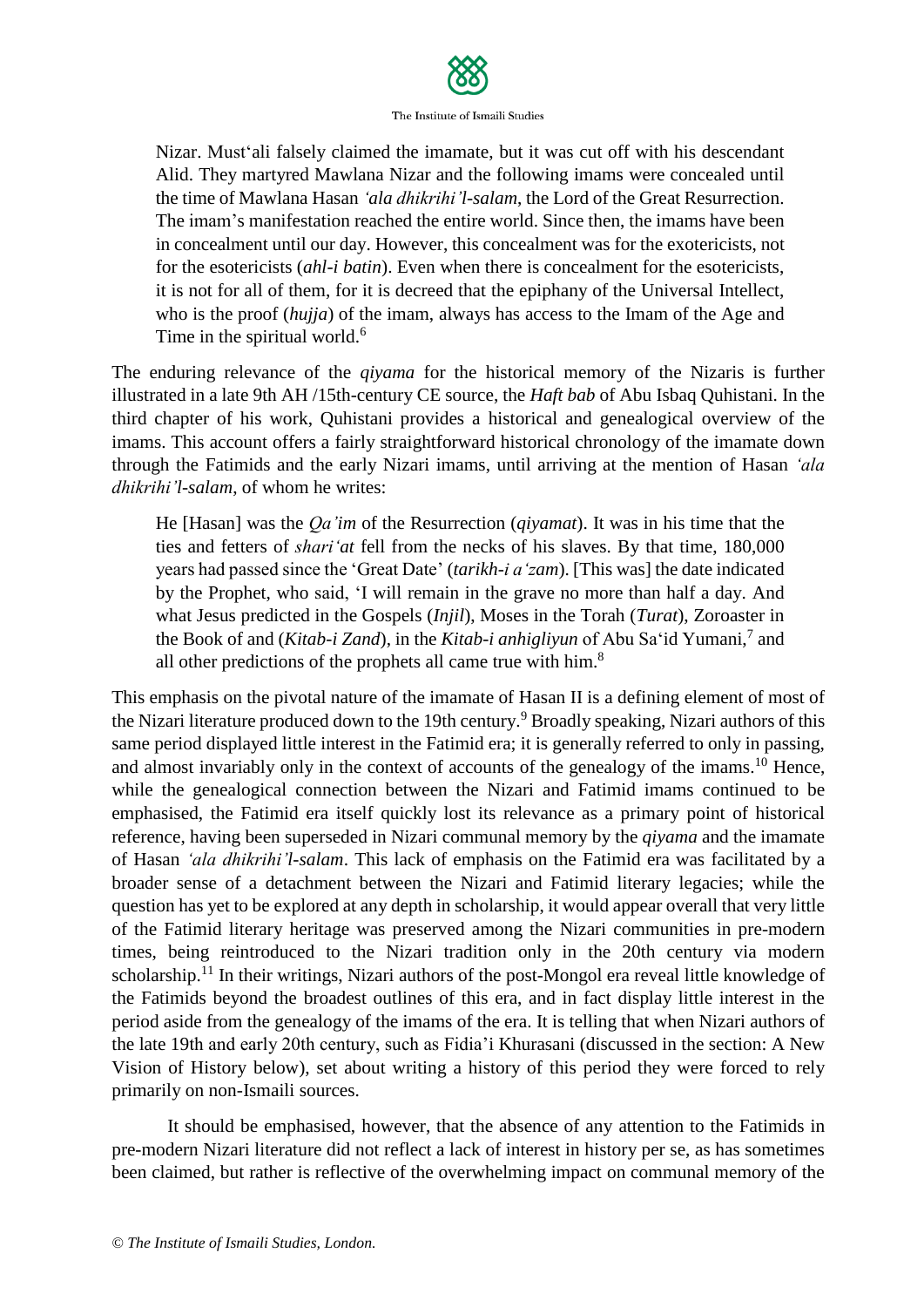

The Institute of Ismaili Studies

*qiyama* and its legacy, which was seen as having superseded the Fatimid era in the historical vision of the Nizaris. The enduring relevance of the *qiyama* for Nizari historical memory is rooted also in the social and political reality of the Ismailis of the post-Mongol era. For most of the period between the Mongol conquests in the 7th AH /13th CE century and the public reemergence of the imamate in the 18th century, the Nizari imams generally lived in a state of relative concealment. While the extent of this concealment varied according to the specific time and circumstances, throughout most of this period the Nizaris by and large had little direct contact with their imams. As a result, authority in the community devolved to the local representatives of the imams, known as *pirs* and *khalifa*s. Accordingly, this state of affairs produced an environment that was uniquely suited to the appeal of the *qiyama*, which emphasised the spiritual nature of the imam as a reality that transcends his physical form, and hence provided a plausible model of authority for those who lacked direct contact with the imams. Conversely, this context may also explain the lack of attention paid to the Fatimid era, as the model of direct political and social authority employed by the imamate in this period would have certainly appeared alien and anachronistic to later Nizari observers. But, as will be seen, beginning in the 18th century a series of geopolitical transformations occurred that once again placed the Nizari imams in a position of public authority. In time, these transformations would lead to a wholesale reassessment of the historical vision of the Nizari community, which reduced the emphasis on the *qiyama* and once again turned the focus of memory towards the Fatimids.

### **The 18th-Century Transformation in Ismailism**

This section will briefly outline a series of developments, beginning in the 18th century, which led to a drastic shift in the status of the Nizari imamate and its political and social standing in the Islamic world. These developments provide the context for understanding the transformation of communal history and the role of the Fatimids in the Nizari literature of the 19th century. The destruction of Alamut and the murder of the Imam Rukn al-Din Khurshah by the Mongols in 655 AH / 1257 CE initiated 200 years of the utmost level of concealment for the Nizari imamate. The history of the imamate for most of this period remains almost entirely obscure and little is known of it beyond the barest outlines.<sup>12</sup> While the decentralised political climate of late 9th AH / 15th CE century Iran permitted a brief public re-emergence of the imamate in the period known in Ismaili history as the 'Anjudan revival', the Safawid conquests of the early 10th AH /16th CE century once again forced the imams into a more guarded position. Despite their Shi'i disposition, the Safawid rulers were largely hostile to the Nizari imams, seeing in them a challenge to their own claim to be heirs to the authority of the earlier twelve imams of the Ithna'ashari tradition. At least one of the Nizari imams from this period, Murad Mirza, was executed by the Safawids on the charge of spreading heresy, while others were forced into hiding or exile.<sup>13</sup>

The collapse of the Safawid state in the early 18th century and the subsequent rise to power in Iran of Nadir Shah provided the opportunity for a critical change in the status of the Nizari imamate under Hasan Ali (known also as Sayyid Hasan Beg). This shift in the status of the Nizari imamate had its roots in a close personal relationship that formed between Imam Hasan Ali and Nadir Shah. According to a number of accounts of this relationship, Nadir Shah employed the imam as a commander in his army, in which many Nizaris also served in the ranks.<sup>14</sup> It would appear, moreover, that Nadir Shah made this appointment while entirely aware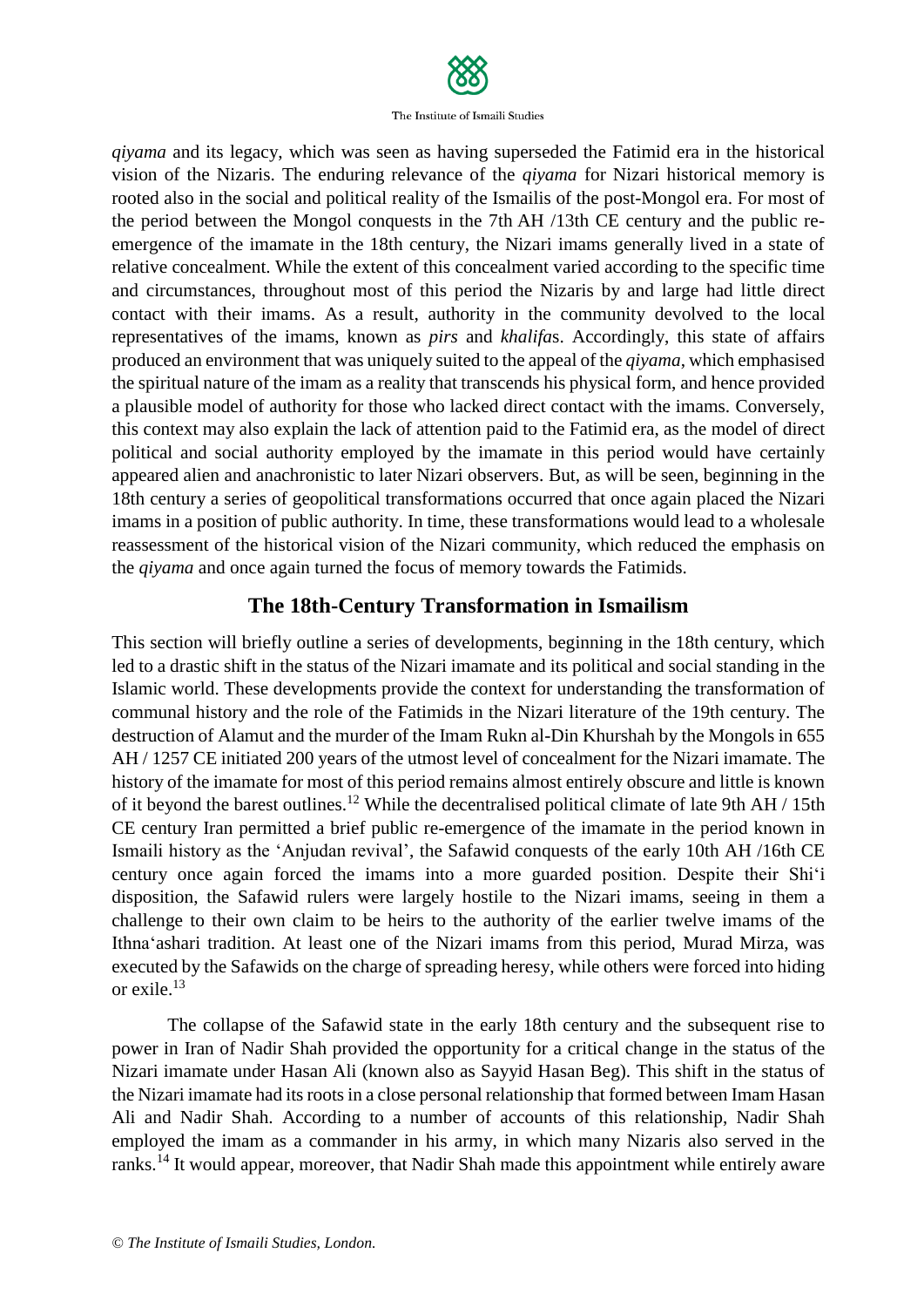

of Hasan Ali's status as the Nizari imam. According to some accounts of their relationship, Imam Hasan Ali also accompanied Nadir Shah on his invasion of India, after which he was rewarded with the governorship of the region surrounding his ancestral village of Mahallat. After some time, however, intrigues were fomented at court by enemies of the imam who accused him of heresy, leading Nadir Shah to blind him. However, Nadir Shah later apologised to Imam Hasan Ali and reinstated him to his former position.<sup>15</sup> Despite its hesitant beginnings, the relationship between the Nizari imams and the Afsharid dynasty outlived Nadir Shah and was strengthened significantly under his successors, as will be outlined shortly.

Nadir Shah's cultivation of a relationship with the Nizari imamate was reflective of the broader political and religious agenda he pursued in the course of his short-lived effort to rebuild and expand the Safawid empire. Lacking the genealogical or religious claims to legitimacy afforded to the Safawids, Nadir Shah instead made use of a series of alternative bases of legitimation in order to establish his rule in Iran.<sup>16</sup> Given his efforts to combat the influence of the Ithna'ashari Shi'i *ulama* and to displace them from the privileged position they held under the Safawids, it is likely that Nadir Shah would have seen a useful ally in the Nizari imamate.<sup>17</sup> Nadir Shah also replaced Twelver Shi'ism with Sunnism as the official religion of his realm, while according Twelver Shi'ism the status of a *madhhab*. In this context he sought to have the Ja'fari *madhhab* recognised as the fifth school of Islamic jurisprudence, alongside the four Sunni schools. This particular endeavour entailed an effort not only to reduce the barriers between Shi'i and Sunni interpretations of Islam, but also, and equally, to efface distinctions in Shi'ism under the common umbrella of a single Ja'fari *madhhab*, hence creating a space for Ismaili participation in the project.<sup>18</sup> While this effort met with considerable resistance from both the Shi'i and Sunni *ulama*, leading to its ultimate failure, it nonetheless provides a context for understanding Nadir Shah's motivations in seeking the support of religious constituencies outside the structure of the Twelver *ulama*.

Nadir Shah's cultivation of the Nizaris came on the heels of another significant development concerning the religious and social context of the imamate. From the beginning of the Nizari era to the end of the 9th AH / 15th CE century the imams had operated in a largely Sunni environment. In the wake of the Mongol conquests this environment became increasingly marked by the presence of the Sufi traditions that flourished in this period, and the imams elaborated their claims to religious authority accordingly within this context.<sup>19</sup> The Safawid conquest ushered in a dramatically revised religious environment in Iran. Consequently, for the first time in history, the Ismaili imamate found itself situated within a majority-Shi'i environment. As noted above, initially this development did not prove favourable to the imams, who suffered greatly under the repressive ideological regime of the Safawids. The position of the Nizaris was alleviated somewhat beginning in the late 10th AH / 16th CE century during the reign of Shah Abbas and there is evidence suggesting that the imams actually adopted Ithna'ashari Shi'ism as a form of *taqiyya* during his reign.<sup>20</sup> Following the collapse of the Safawid state it would appear that the Nizari imams were no longer under pressure to practise *taqiyya*. As the sources of this period illustrate, the Ismaili identity of the imams was clearly known to observers during the reign of Nadir Shah and after, indicating a cessation of *taqiyya* practices.<sup>21</sup> From this point forward the imams asserted new claims to legitimacy on the basis of appeals to a pan-Shi'i heritage. It was this context that saw an increasing emphasis on the imams' descent from Ja'far al-Sadiq and on the legacy of the Fatimids as the first Shi'i polity in history.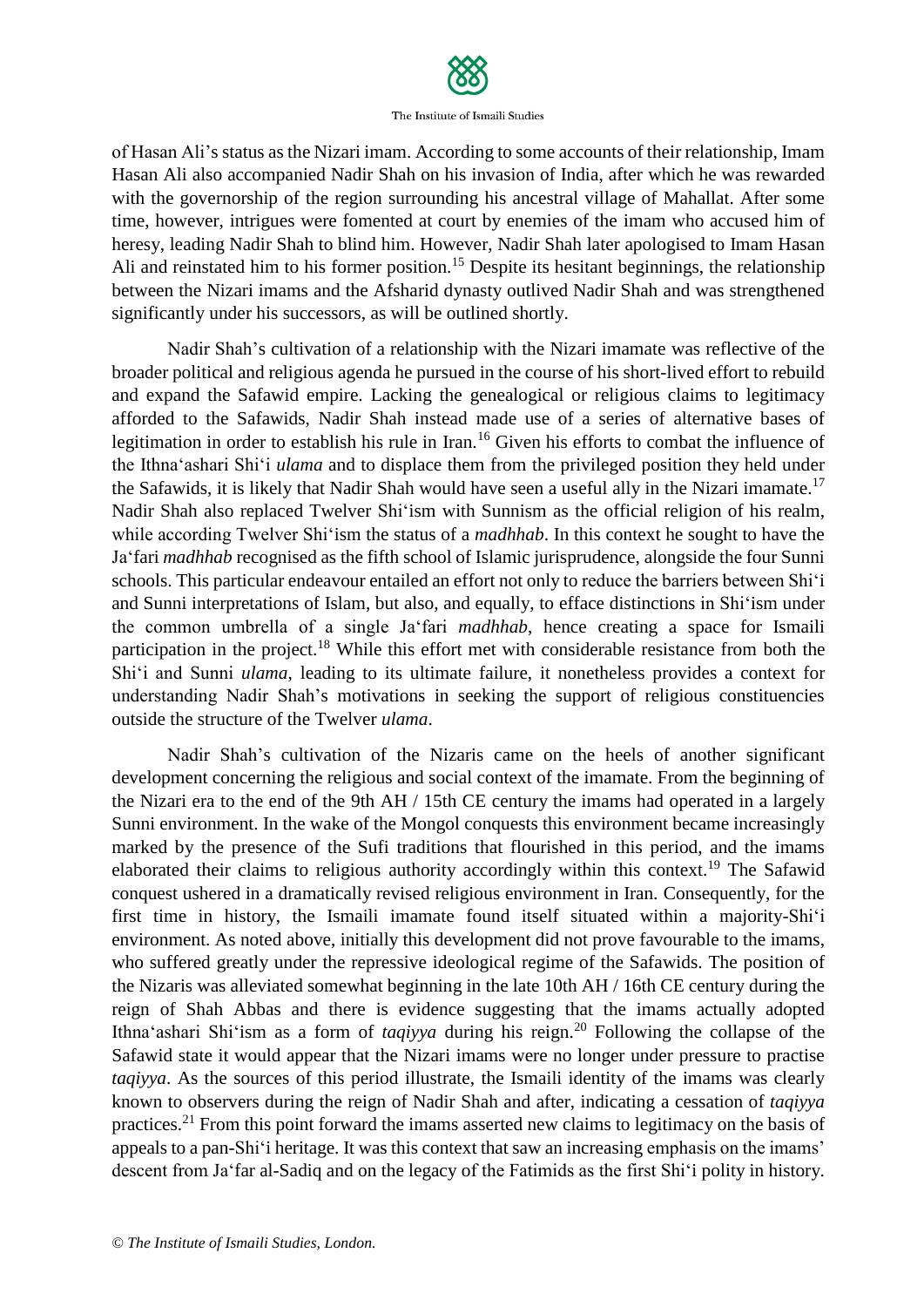

The Institute of Ismaili Studies

One of the major developments that accompanied the public emergence of the Nizari imamate under Nadir Shah was the shift of the seat of the imamate from the Qumm region, where it had been based since at least the 9th AH / 15th CE century, to the province of Kirman in southeastern Iran. The main sources chronicling this development are the writings of Ahmad Ali Khan Vaziri (d. 1295 AH / 1878 CE) among whose works are the *Tarikh-i Kirman*, a history of Kirman from pre-Islamic times to the early Qajar period, completed in 1293 AH / 1876 CE, and a historical geography of the Kirman region titled *Jughrafiya-yi Kirman*. While Kirman had not historically been an important centre of lsmaili activity, the imamate had maintained a following there since at least the late 11th AH / 17th CE century. During the imamate of Sayyid Hasan Beg's grandfather, Shah Nizar (d. 1134 AH / 1722 CE), a group of nomadic Khurasani tribesmen known as the Ata Allahis (after the *takhallus* of Shah Nizar, Ata Allah), who were followers of the imam, were resettled in the province of Kirman, in the region of Sirjan. One interesting characteristic of this group was that they are explicitly identified in the sources as not having been Ismaili, but nonetheless as followers of the imam drawn to his charismatic authority as a sayyid and a descendant of Ja'far al-Sadiq. According to Vaziri,

this group maintained complete faith and sincerity in the sayyids of the line of Isma'il, son of Hadrat-i Imam, to speak correctly, Ja'far Sadiq ... from that time forward the Khurasani and Ata Allahi communities have been believers and followers of this *silsila*, but like the Haydarabadis, they are neither Sevener Shi'as nor Ismailis.<sup>22</sup>

The Khurasani and Ata Allahi communities continued to be steadfast supporters of the imams down to the time of Hasan Ali Shah (Aga Khan I), who made use of the tribesmen as a military force in the course of his campaign, on the orders of the Qajar ruler Muhammad Shah, to pacify the province of Kirman and expunge it of the invading Afghans and Baluchis.<sup>23</sup> The presence of the Ata Allahis offers one of the earliest signs of the gradual growth and extension of the political and social authority of the Nizari imams in the 18th century, which saw the development of new constituencies for the imamate outside the context of narrowly defined Ismaili communities. This development should also be understood in the context of a broader phenomenon witnessed in the Indo-Iranian border regions in this period, as well as in many other areas of the Islamic world, in whim, in the absence of any firm state authority, sayyids and other individuals of revered or sacred status, come to occupy positions as political intermediaries and as mediators in conflicts.<sup>24</sup> This role was illustrated most vividly during the imamate of Hasan Ali Shah, who was charged with mediating between the Qajar government and various tribal groups in the border regions of Sistan and Baluchistan. Critically, the authority assigned to the imams among these groups was given not on the basis of their position as Ismaili imams, but rather on their charismatic status as sayyids.

The decision under Imam Sayyid Hasan Beg to move the seat of the imamate from the village of Kahak, near Qumm, to Kirman was made primarily out of concern for the imamate's relationship with its followers in India. According to Vaziri, who introduced the imam as 'from the lineage of Nizar who was, at several degrees removed, among the ancestors of lsma'il b. Imam Ja'far al-Sadiq' owing to the disorder in Iran following the fall of the Safawids the Nizaris in India faced increasing difficulty in travelling to visit and pay tribute to the imams in northern Iran.<sup>25</sup> Many of their caravans were plundered by the Bakhtiyari tribesmen and the flow of tithes to the imamate was blocked. Thus towards the end of the reign of Nadir Shah the decision was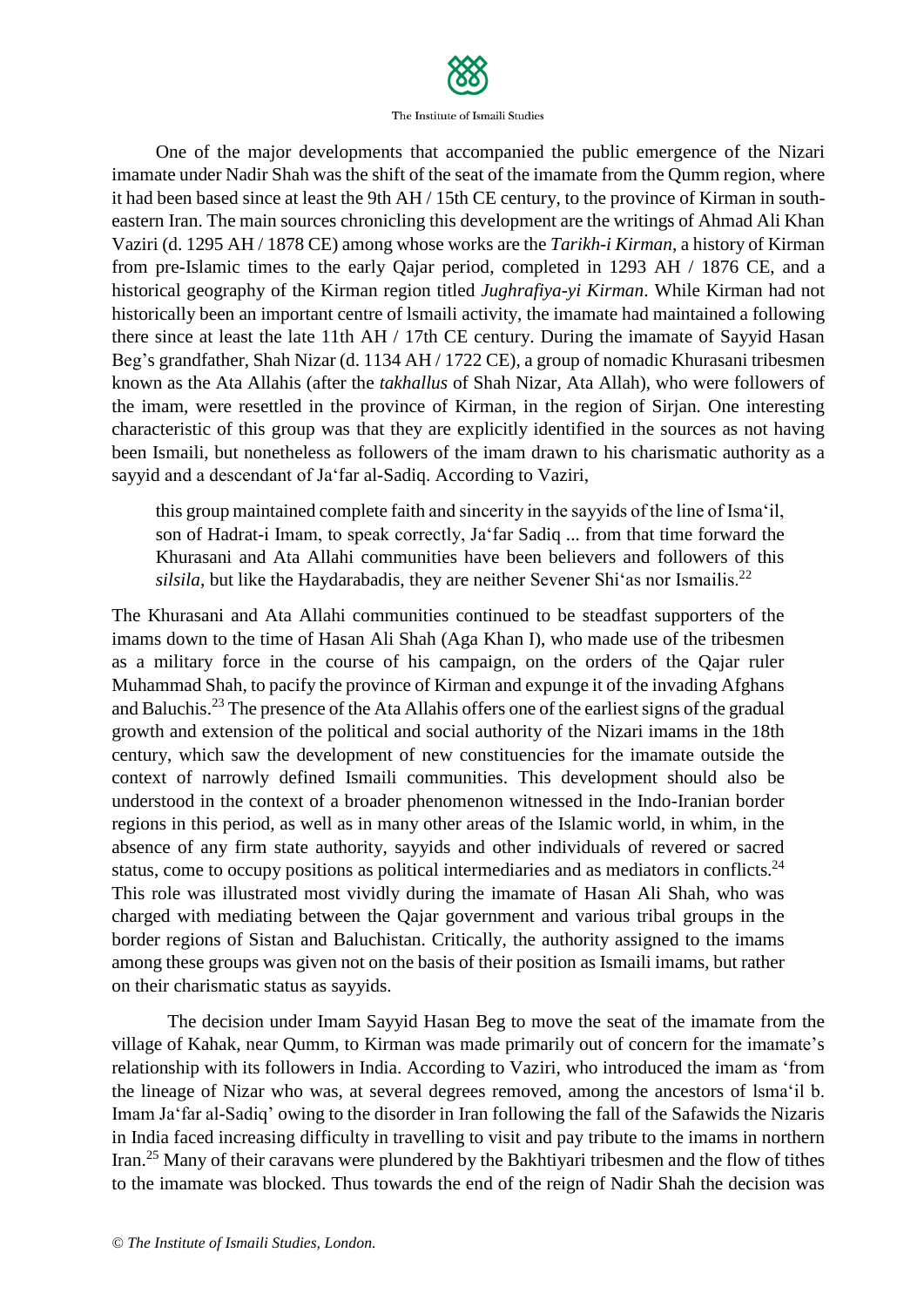

made by Imam Sayyid Hasan Beg to move the seat of the imamate to the town of Shahr-i Babak in Kirman in order to position himself closer both to the overland routes from India and to the port of Bandar Abbas, which was also used by many Indian Ismailis, or Khojas, coming to Iran in this period. The flow of tithes from his followers in India resumed and increased, and the imam soon became a major landholder in Kirman, maintaining a winter home in the capital city of Guvashir (now the city of Kirman) and spending his summers in Shahr-i Babak. Vaziri further relates that, following the death of Nadir Shah, Imam Sayyid Hasan Beg developed a close relationship with Nadir Shah's grandson, Shahrukh Khan, the governor of Kirman, and that the imam gave one of his daughters in marriage to Shahrukh Khan's son, Lutf Ali Khan.

The sources relate few details regarding Imam Sayyid Hasan Beg's successor, Qasim Ali, whose imamate evidently was quite brief. Much more information is available on the next imam, Sayyid Abu'l-Hasan Ali.<sup>26</sup> During Sayyid Abu'l-Hasan's imamate, control of Kirman passed from the Afsharids to the Zands. The imam also enjoyed a close relationship with the Zand governor of the region, Mirza Husayn Khan, who reaffirmed his position in the area and eventually appointed him to the positions of *beglerbegi*, or governor, of the province of Kirman.<sup>27</sup> The imam successfully repelled a major Afghan invasion of Kirman in this period, which brought him many accolades from the Zands. In addition, he patronised the construction of a public square adjacent to the Friday mosque as well as several other prominent buildings in the city of Kirman, displaying a predilection for the patronage of public architecture that had defined the rule of the Fatimids and which remains a priority for the modern Nizari imamate. Following the death of the Zand ruler Karim Khan in 1193 AH / l779 CE, Imam Abu'l-Hasan Ali continued to receive the support of his successors and governed the province as a virtually autonomous ruler. However, he crucially switched his support to Agha Muhammad Khan Qajar during the latter's conflict with the Zands and repelled an effort by the Zand ruler Lutf Ali Khan to capture the city of Kirman in the winter of  $1790-1791 \text{ CE.}^{28}$  This switch in allegiance proved to be remarkably prescient, as it laid the foundations for a very close and profitable relationship between the Nizari imamate and the Qajar establishment for the next half century.

#### **The Fatimid Legacy under Aga Khan I**

Imam Abu'l-Hasan Ali died in 1206 AH / 1792 CE and was succeeded by his son Shah Khalil Allah.<sup>29</sup> The new imam decided to transfer the seat of imamate to its former location in Kahak in the region of Qumm, on account of the violent upheavals that continued to take place across Kirman following the imposition of Qajar authority there,<sup>30</sup> and the Qajar ruler Agha Muhammad Khan obligingly appointed Shah Khalil Allah as mayor of the town and granted his family new holdings there. It was here in Kahak that Hasan Ali Shah, the future Aga Khan, was born in 1804. In 1815 Shah Khalil Allah moved his headquarters to the city of Yazd in central Iran which lay along the trade routes to and from India, a move made once again in order to situate the seat of the imamate more conveniently for the Indian Ismailis who brought with them a significant amount of revenue each year. In 1817, two years after the shift of the imamate to Yazd, Imam Shah Khalil Allah and his residence were attacked by an angry mob instigated by some members of the local Shi'i clergy, who murdered the imam and several of his followers. This incident clearly illustrates the fact that the Nizari imamate's position in Iranian Society continued to be contested in this period. Yet, at the same time, the incident also reveals the remarkable degree of affinity between the imamate and the political elite of Iran that had developed over the previous century. The Qajar monarch of the period, Fateh Ali Shah, had the cleric responsible for inciting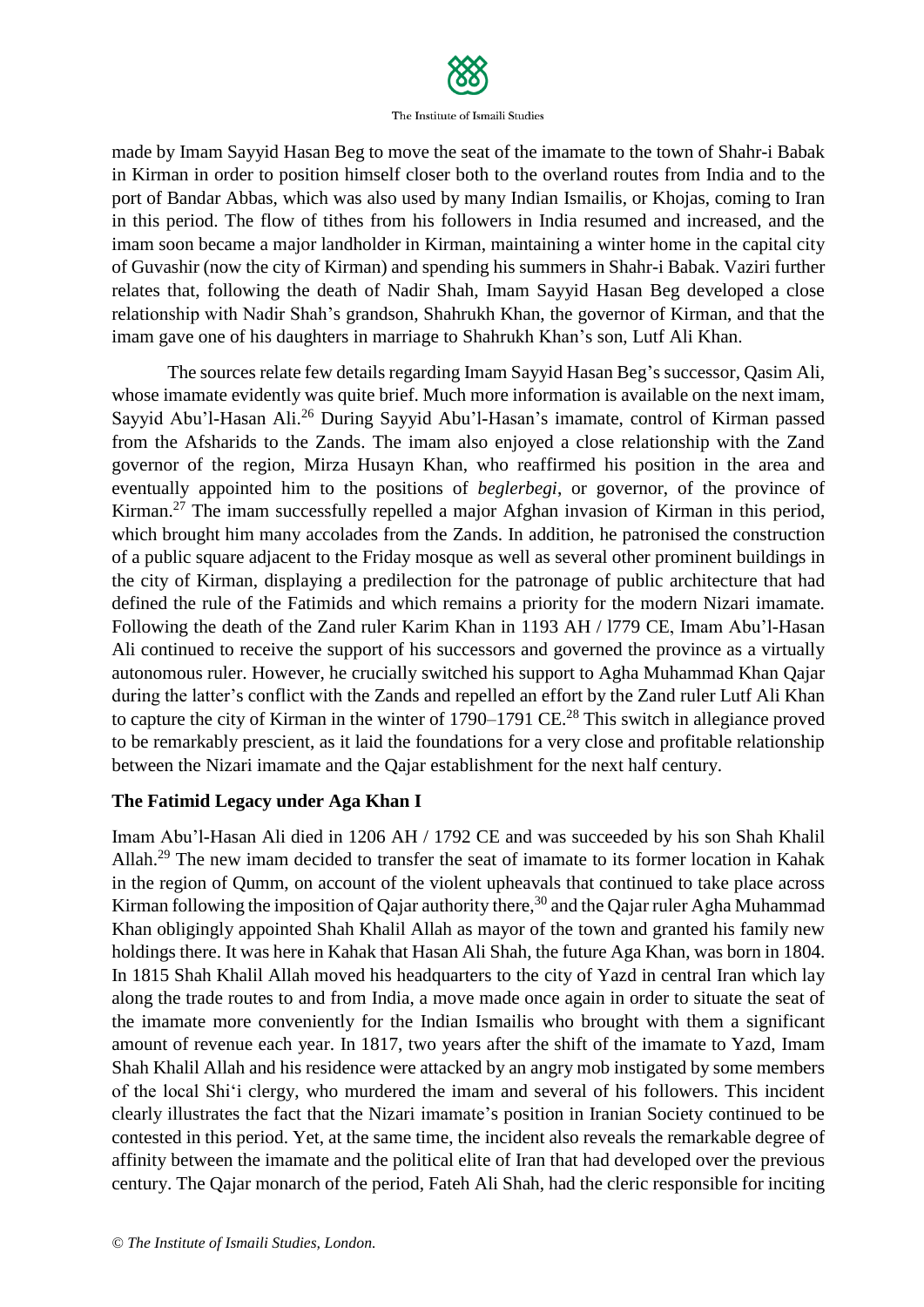

the murder severely punished. In further compensation, Fath Ali Shah appointed Shah Khalil Allah's son and successor to the imamate, Hasan Ali Shah, governor of Qumm and bestowed on him the honorific title of Aga Khan which has become a hereditary title for the Nizari imams.

Little more is known about this period of Aga Khan I's life until the death of Fath Ali Shah in 1834 and the accession of his grandson Muhammad Shah to the Qajar throne. The Aga Khan endeared himself to the new ruler and soon afterwards was appointed governor of Kirman, the same position that his grandfather had held under the Zands. The Aga Khan's appointment as governor of Kirman came with considerable responsibility, as the province had evidently fallen into disorder and was plagued by a series of tribal uprisings. The Aga Khan agreed to accept this appointment without any stipend. By his own account, he carried out this task with great success, and succeeded in restoring the province to the Qajars.<sup>31</sup> Very quickly, however, the relationship between the Aga Khan and the Qajar government took a decisive turn for the worse, and less than two years after his appointment as governor of Kirman the Aga Khan was dismissed from his position and recalled to Tehran. This dismissal led to a chain of events culminating in the permanent departure of the imamate from Persia, severing the long established relationship between the Nizari imamate and the rulers of Iran.<sup>32</sup>

Following his arrival in India, the Aga Khan quickly cultivated a reputation as a patron of various pan-Shi'i constituencies, sponsoring the *ta'ziya* commemorations in the city of Jamnagar in Muharram 1845 during a period of residence there and then again two years later in Calcutta. Following the permanent re-establishment of the seat of the imamate in Bombay in 1848, the Aga Khan composed a memoir of his career under the Qajars, entitled *Ibrat-afza*. <sup>33</sup> In this work the Aga Khan declared his continued loyalty to the Qajar dynasty and defended his record of service to the court. At the same time, the text reveals an effort to establish new political relationships, most notably among the British.<sup>34</sup> Most importantly, the work reveals a renewed effort on the part of the Aga Khan to draw upon the imamate's Fatimid legacy as a means of broadening the basis of his claim to religious authority. In one telling passage in the text the Aga Khan poignantly reminds the reader of his own illustrious lineage and claims to religious legitimacy:

Since it was and is known to God and his shadow, His Highness the King, that in my mind there was and is no thought of the rule of Kirman, much less that of Iran and Turan, I simply obeyed the royal order and carried out the imperial wishes and decrees. All know that due to the blessings of God and the grace of my ancestors and pure forefathers, I consider rulership with utter contempt in the breadth and extent of my dervishhood ...

It is known to all that material and spiritual kingship has belonged to my ancestors and forefathers since eternity, and is in perpetuity, and will be so. But despite the fact that my great forefathers were the firm handle of religion and the strong cord of God, 'in which there is no split', [as is written] in the Clear Book, [or] 'there is no splitting the twain and no cutting the twain' in the famous tradition of my ancestor, the Master of the Messengers, peace be upon him and upon his family, I am not attached in the slightest detail to this world and what is in it. Yes, efforts have been exerted as far as possible in spreading the faith and religious law of the final prophet in imitation of the pure ancestors. Likewise, is it evident that in Egypt several generations of my ancestors held the positions of kingship and the caliphate, and they carried out the joining of the Ja'fari Shi'i community to the law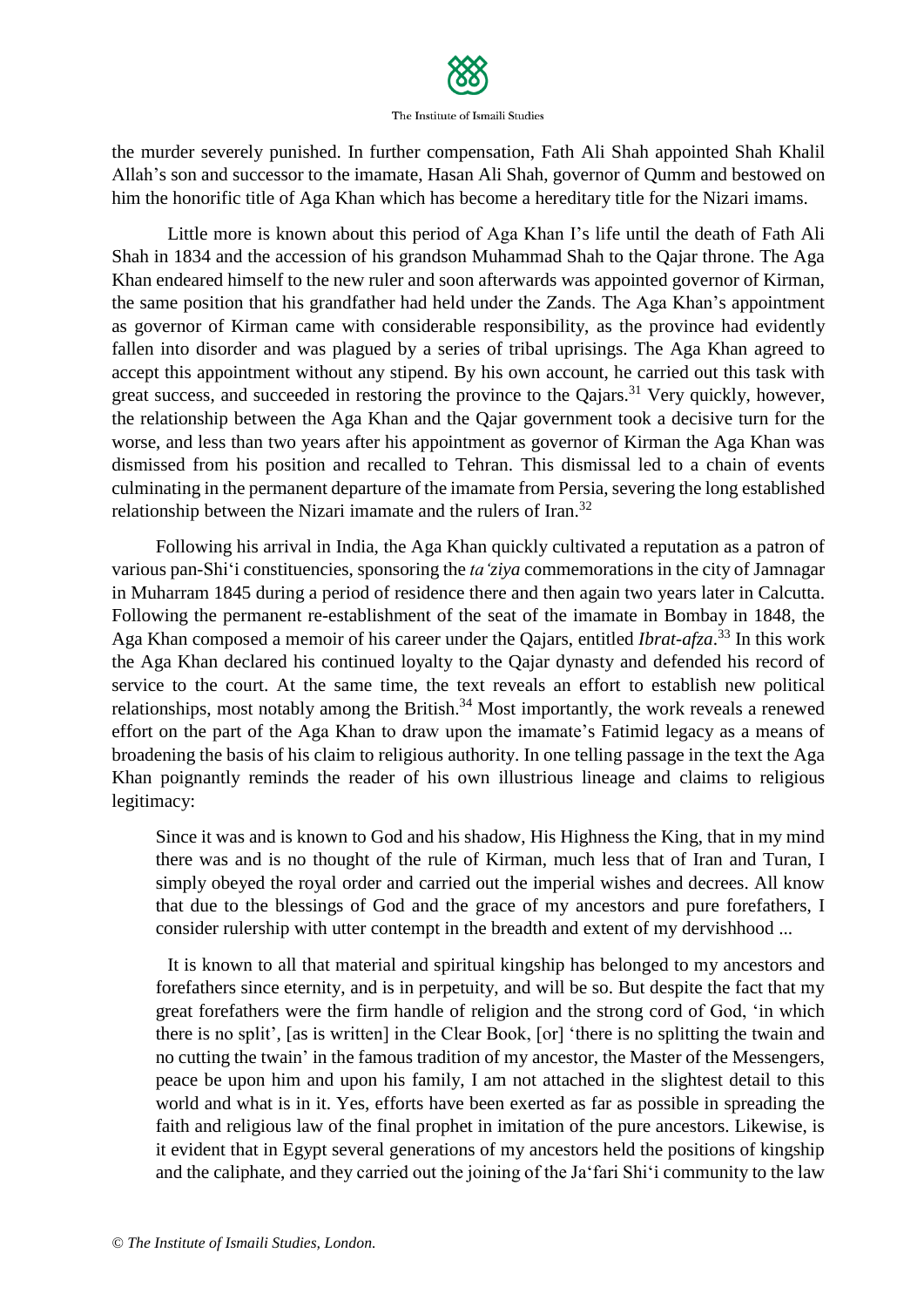

of the Ithna'ashari, which today is attributed to Shah Isma'il Safawi. I am a descendant of that family.<sup>35</sup>

The Aga Khan's statement here may be interpreted on many levels. First, it may be understood within the context of the immediate background to his dispute with the Qajar throne and in relation to Qajar claims to symbolic succession (if not dynastic succession) to the Safawid throne.<sup>36</sup>The Qajar claim to Safawid inheritance not only was advanced through historiographical production, but was also manifested in visual and material culture, through what Priscilla Soucek terms the 'neo-Safavid' style displayed in the coinage and medals of the era.<sup>37</sup> Given the importance of the Safawids for the history of Shi'i Islam in Iran, a claim to this heritage was vital for establishing the religious legitimacy of the dynasty. In the words of Hamid Algar:

The Qajar dynasty was tribal in its origins; whereas the Safavids claimed descent from the Imams, the Qajars could point only to the Mongols for the origin of their line. They raised no religious claims, even if they inherited, consciously or unconsciously, many of the assumptions concerning regal power implicit in the Safavid monarchy. Under the Safavids, a close alliance of the state and the religious body had existed, with the former as the dominant partner; under the Qajars, there would never be more than an uneasy and fitful coalition.<sup>38</sup>

The Aga Khan's statement in *Ibrat-afza*, therefore, may be seen as a forthright retort to Qajar claims. Notably, the Aga Khan presents the Fatimid legacy not merely within the context of Ismaili history, but as part of Ja'fari and 'pan-Shi'i' heritage. While not denying Qajar claims to the Safawid legacy, the Aga Khan instead lays claim to an even older legacy and precedent for religious authority in Shi'i history, hence dispensing with the need for his reliance on the Qajar court for the legitimation of his authority.

Beyond this, the Aga Khan's statement here is indicative of the broader and more nuanced manner in which the Fatimid legacy has been adduced by the Nizari Imams. As this example illustrates, the Fatimid legacy has not been evoked as a basis for claims to direct political or territorial authority; rather, the Aga Khan in his statement explicitly denies any pretences to territorial rule, evoking in its place a claim to religious and charismatic authority. This statement has been echoed repeatedly by his successors. For example, the current Ismaill imam, Shah Karim al-Husayni, Aga Khan IV, in a speech to the Canadian parliament in 2014 stated:

Although there was a time when the Ismaili Imams were also caliphs, that is to say the heads of state – for example in Egypt during the Fatimid period – my function today is apotitical; every Ismaili is primarily a citizen of his or her country of birth or adoption. However, the scope of the Ismaili Imamat is considerably greater than that distant time, since today it operates in many parts of the world.<sup>39</sup>

Rather than claims to territorial rule, the Fatimid legacy has been evoked by the modern Nizari imamate as a precedent for a broader claim to social and religious leadership within the Muslim *umma* extending beyond the boundaries of the Ismaili community.<sup>40</sup> Over the past century and a half, the Fatimids have been repeatedly evoked by the imams as precedents for their patronage of educational and cultural institutions, and have been cited particularly vigorously by the present imam in the context of his work as a patron of architectural projects. In the discourse of the modern Nizari imamate, the Fatimids are recalled not for the glory of their military victories or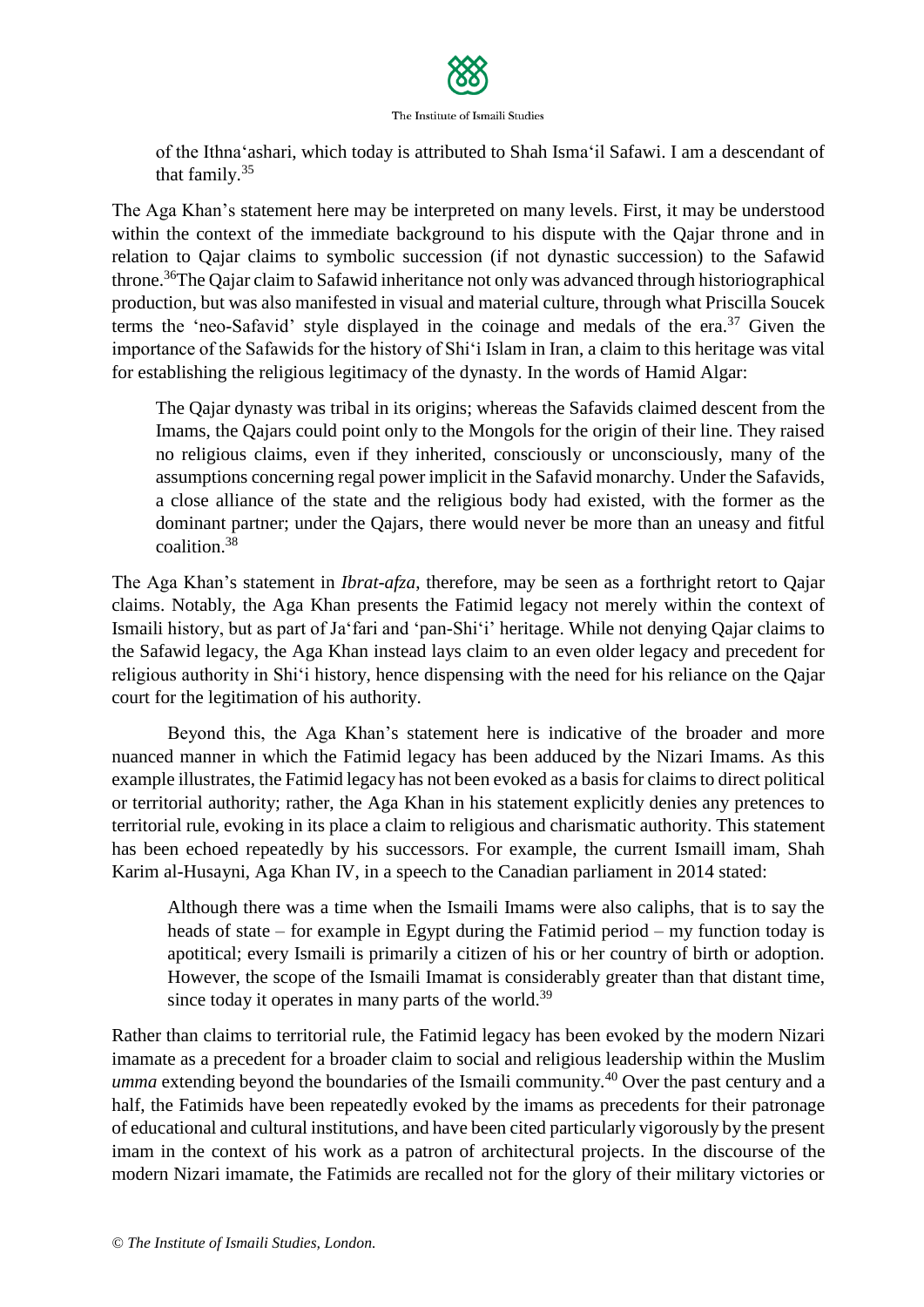

for the extent of their territorial sovereignty, but rather as a dynasty that oversaw remarkable advancements in areas such as education, cultural and artistic production, and public works. In particular, the role of religious tolerance and pluralism under the Fatimids has been repeatedly emphasised and cited as a model for present-day forms of governing and as a precedent for the imamate's engagement with a wide range of political and religious constituencies.<sup>41</sup> The connection between the modern imamate and the Fatimids was solidified by the decision of the previous imam, Sultan Muhammad Shah, Aga Khan III, to be buried in Aswan along the banks of the Nile, his ancestral Fatimid land. More recently, the present imam has supervised a 20-year project (completed in 2005) to create the Azhar Park and renovate its surrounding structures in Cairo, which has become a potent symbol of the modern Nizari imamate's claim to the Fatimid  $legacy.<sup>42</sup>$ 

### **A New Vision of History**

In the second half of the 19th century a new genre of historical writing was developed by the Nizari community under the patronage of Aga Khan I and his successors. To date, this body of historiography has been almost exclusively used as a repository of historical information on the imams with little attention being given to their historiographical concerns or their context. Yet this new body of historical works displays a number of remarkable departures from previous literary and historiographical practices in the Ismaili tradition. Most conspicuously, these new texts completely disregard the cyclical model of history found in older Nizari writings, emphasising in its place a continual and linear genealogical chain of imamate stretching from the present imam back to the Prophet Muhammad. Furthermore, this body of work is devoid of any reference to the events of the *qiyama*, once again marking a radical departure from previous Nizari literature.

The earliest example of this new historiographic approach may be seen in the *Khitabat-i 'aliya*, a collection of discourses by Pir Shihab al-Din Shah Husayni (d. 1302/1884), a grandson of Aga Khan I and elder brother of Aga Khan III, composed sometime before the former's death in 1298 AH /1881 CE. <sup>43</sup> While not formally a historical work, the *Khitabat-i aliya* is nonetheless noteworthy for including a historical and genealogical overview of the Nizari imams, which standardised the official genealogy of the imams accepted by the Nizari community down to the present day.<sup>44</sup> This same arrangement is found in a later work, the *Hidayat al-mu'minin al-talibin* of Fida'i Khurasani (d. 1342 AH / 1923), which was composed around the turn of the 20th century under the patronage of Aga Khan III. <sup>45</sup> This text is noteworthy for being the first work in the Nizari tradition to be explicitly designated as a work of history *(tarikh*).<sup>46</sup> In the introduction to his work, Fida'i Khurasani laments the absence of histories of the imams and outlines how he was compelled to rely upon non-lsmaili historical works, such as the late medieval histories *Rawdat al Safa'* and the *Habib al-siyar*, in composing his work, particularly for the Fatimid era.<sup>47</sup> Most importantly for our purposes, both the *Khitabat-i 'aliya* and the *Hidayat al-mu'minin al-talibin* entirely dispense with the cyclical arrangement of history found in the older Nizari tradition, replacing it instead with a linear chronological overview of the imams, with a substantial emphasis on the Fatimid period. In addition, both works likewise omit any mention of the *qiyama* in their accounts of Imam Hasan *'ala dhikrihi'l-salam*. 48

Consequently, the events of the *qiyama*, which had had such a predominant influence on the historical imagination of earlier generations of Nizaris, by the first decades of the 20th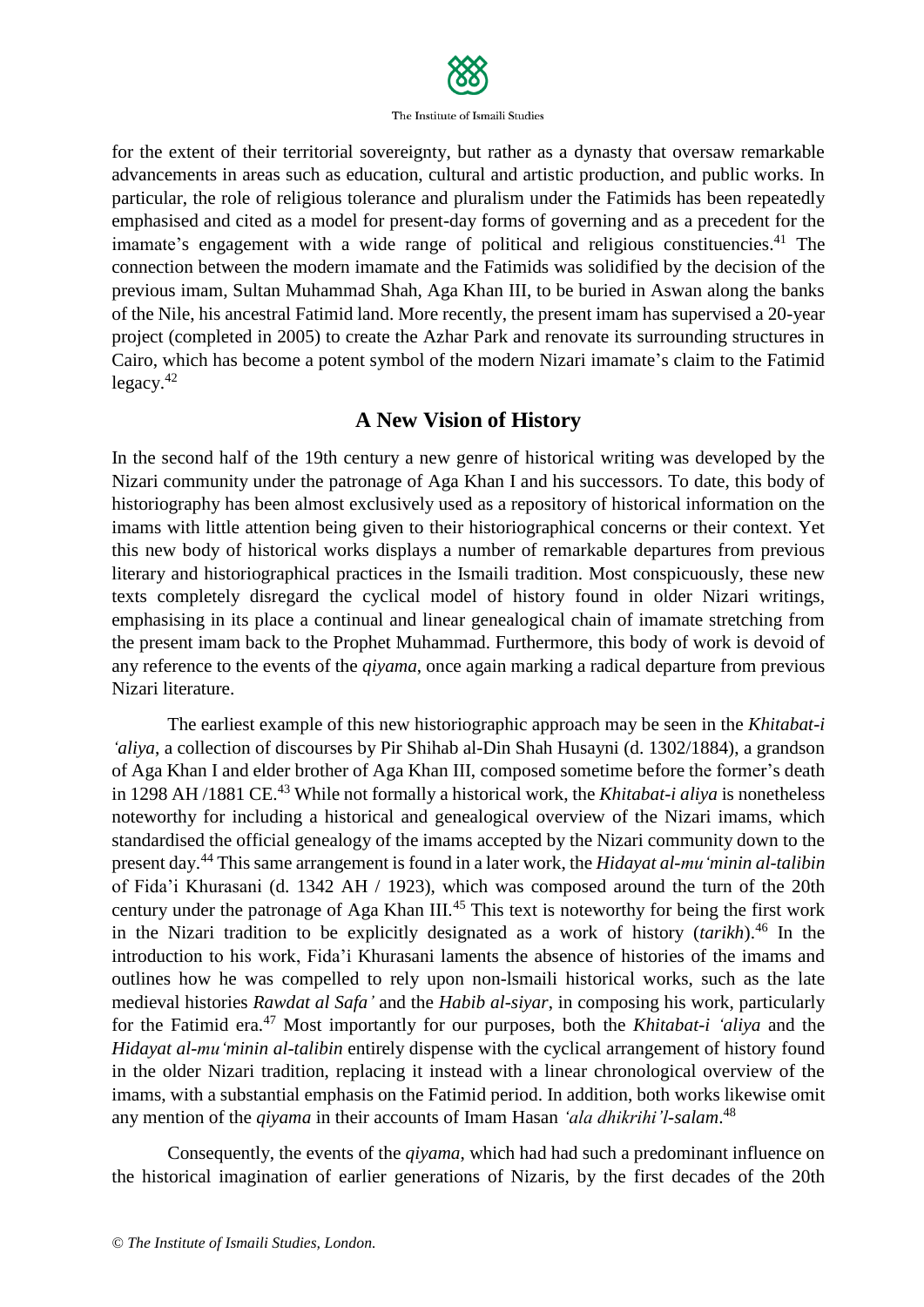

century had largely receded from communal memory, having been replaced by a renewed focus on the legacy of the Fatimids. The shift of focus away from the *qiyama* in the historical record was also accompanied by a shift in the very conception of historical time itself, marked by the transition from a cyclical to a linear presentation of history. The re-conceptualisation of communal history found in these works, along with the renewed focus placed on the Fatimid era, emerged as a response to the dramatically new context encountered by the Nizari imamate in the modern era, illustrating a pattern of resilience and adaptability that has defined the Ismaili community throughout its long history. While the notion of the spiritual and transcendental reality of the imam inherent in the concept of *qiyama* remains an essential element in the conceptualisation of the imamate among the Nizari Ismailis today, the view of the *qiyama* itself as a historically significant event has now been almost entirely displaced in favour of a narrative emphasising historical continuity with the Fatimid past.

**.** 

<sup>&</sup>lt;sup>1</sup> As an illustration of this point, the collection of the present Nizari Ismaili imam's speeches and interviews archived at [http://www.nanowisdoms.org](http://www.nanowisdoms.org/) (accessed 25 January 2017) presents over 60 separate occasions in which the term 'Fatimid' or 'Fatimids' was referenced. In contrast, the name Alamut appeared on only one occasion, in which it was mentioned by the interviewer, while no references were found to the term *'qiyama'* or its variants.

<sup>&</sup>lt;sup>2</sup> On the notion of 'cultural memory', see Jan Assmann, Religion and Cultural Memory: Ten Studies, tr. Rodney Livingstone (Stanford, 2006).

<sup>&</sup>lt;sup>3</sup> Shahzad Bashir, 'On Islamic Time: Rethinking Chronology in the Historiography of Muslim Societies', History and Theory, 53 (2014), pp. 519- 544.

<sup>4</sup> Among studies on the *qiyama*, see Jorunn J. Buckley, 'The Nizârî Isma'îlîtes' Abolishment of the Shari'a during the "Great Resurrection" of 1164 A.D. / 559 A.H', *Studia Islamica*, 60 (1984), pp. 137- 165; Delia Cortese, 'Eschatology and Power in Mediaeval Persian Ismailism' (PhD thesis, School of Oriental and African Studies, University of London, 1993), pp. 129-1 90; Cortese, 'The Isma'ili Resurrection of Alamut: A Bid for Spiritual Awakening or a Statement of Political Authority?', in S.E. Porter et al., ed., Resurrection (*Journal for the Study of the New Testament*) Supplement 186 (1999), pp. 249- 262; Farhad Daftary, *The Isma'ilis: Their History and Doctrines* (2nd ed., Cambridge, 2007), pp. 358-367; Marshall G.S. Hodgson, *The Order of Assassins; The Struggle of the Early Nizari Isma'ilis Against the Islamic World* (The Hague, 1955), pp. 148- 184; M. Hodgson, 'The Isma'ili State', in john A. Boyle, ed., *The Cambridge History of Iran*, vol. 5, *The Saljuq and Mongol Periods* (Cambridge, 1968), pp. 457-463; Christian Jambet, 'La grande résurrection d'Alamut d'après quelques textes Ismaéliens', in *Apocalypse et sens de l'histoire,* being *Cahiers de l'Universit*é *Saint Jean de Jerusalem*, no. 9 (Paris, 1983), pp. 113- 131; C. Jambet, *La grande résurreclion d'Alamut*: *Les forms de la liberté dans Ie shi'isme ismaélien* (Lagrasse, 1990); Liudmila V. Stroeva, *'Den' voskreseniia iz mertvykh i ego sotsial'naia sushchost*', *Kratkie soobshcheniia Instituta Vostokovedeniia*, AN SSSR (Moscow) 38 (l960), pp. 19- 25; L. Stroeva, *Goslldarstvo ismailitov v Irane v XI-XIII vv*. (Moscow, 1978), pp. 171-198. The declaration of the *qiyama* became the focal point of the earliest studies on the Ismailis by Western scholars dating back to the early 19th century; for example, see Joseph von Hammer Purgstall, *The History of the Assassins*, tr. O.c. Woods (London, 1835), pp. 105- 138. See also the critique of this work by Farhad Daftary, 'The "Order of the Assassins": J. von Hammer and the Orientalist Misrepresentations of the Nizari Ismailis', *Iranian Studies*, 39 (2006), pp. 71-82.

<sup>5</sup> For an overview of this system and its symbolism, see Henry Corbin, *Cyclical Time and Ismaili Gnosis*, tr. R. Manheim and J.W. Morris (London, 1983); Farhad Daftary, 'Cyclical Time and Sacred History in Medieval Ismaili Thought' in K. D'Hulster and J. Van Steenbergen, ed., *Continuity and Change in the Realms of Islam: Studies in Honour of Professor Urbain Vermeulen* (Leuven, 2008), pp. 151-158.

<sup>6</sup> Shafique N. Virani, '*The Right Path: A Post-Mongol Persian Ismaili Treatise*', Iranian Studies, 43 (2010), p. 211 (English trans.), pp. 219-220 (Persian text).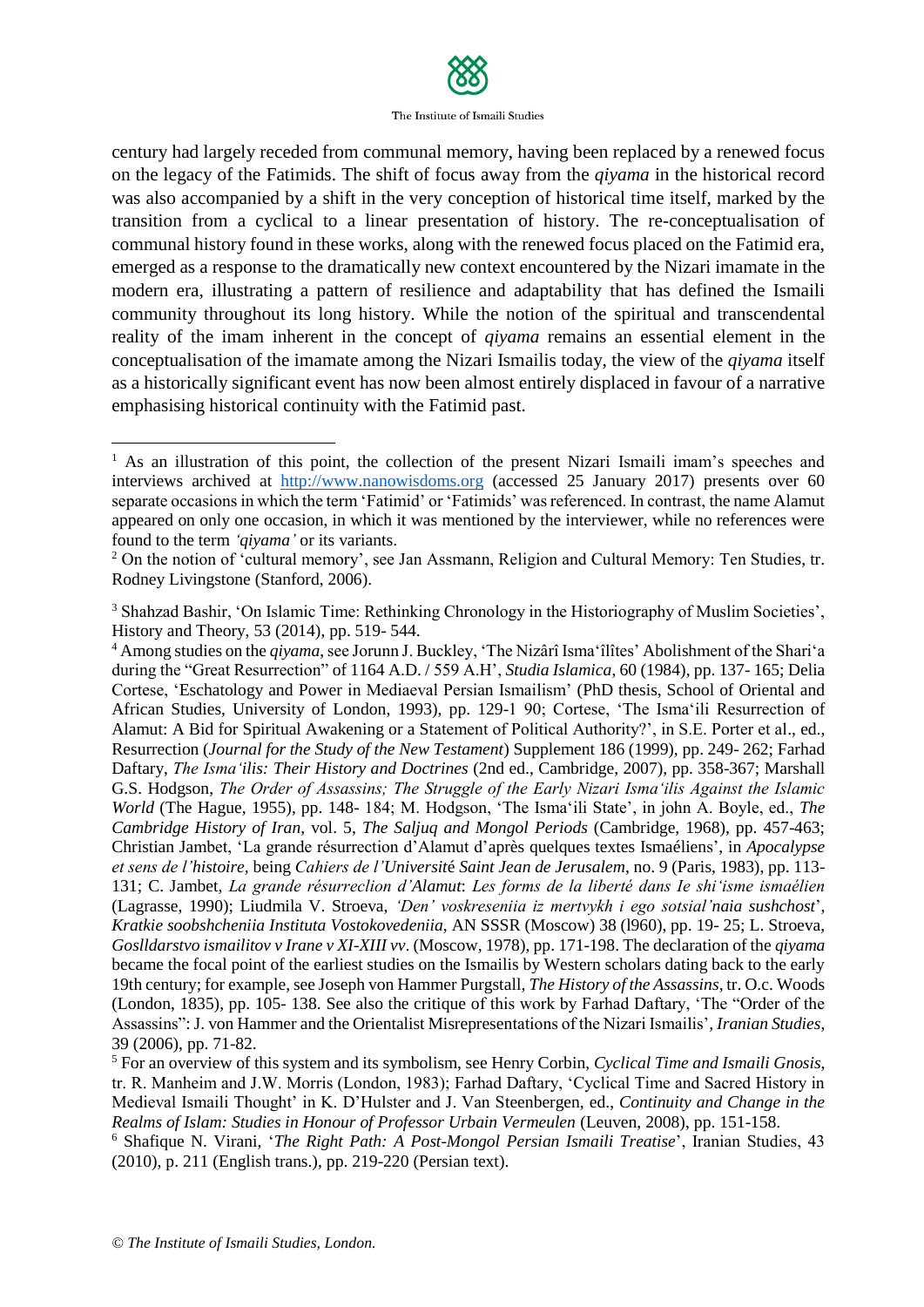**.** <sup>7</sup> Probably a garbled reference to the Gospel of St John.

<sup>8</sup> Abu lsbaq Quhistani, *Haft bab*, ed. and tr. Wladimir Ivanow (Bombay, 1959), p. 23 (English trans.), pp. 23- 24 (Persian text). I have amended Ivanow's translation here. This account is also reproduced in the third chapter of the *Kalam-i pir*, a later text that was partially adapted from the *Haft bab*; see *Kalami pir: A Treatise all Ismaili Doctrine*, also (wrongly) called *Haft-Babi Shah Sayyid Nasir*, ed. and tr. Wladimir Ivanow (Bombay, 1935), p. 44 (English trans.), p. 51 (Persian text).

<sup>9</sup> One noteworthy exception to this paradigm is a 16th-century text from Central Asia produced within the community of the rival and now defunct Muhammad-Shah; lineage of Nizari; imams, titled the *Irshad al-talibin fi dhikr a'immat al-Isma'iliyya*. In this work, the bulk of which consists of a genealogy of the Nizari imams, the mention of Hasan *'ala dhikrihi'l-salam* passes without further comment or reference to the *qiyama*. In this regard, the organisation of the work resembles much more closely the presentation found in the later Nizar; historiography of the 19th and 20th centuries, discussed further in the section entitled 'A New Vision of History: Too little is known of this rival line of Nizari imams to enable account for this omission, but it may be related to the particular genealogical claims and legitimising paradigm it sought to uphold. I have consulted MSS 1959/24 (dated 1144 /1732-1733) and 1963/12 (dated 1327/1909- 1910) in the Institute of Oriental Studies of the Academy of Sciences of Tajikistan (the former copy is not included in the catalogue description of the manuscript). MS 1963/12 contains a lacuna in this section, omitting the name of Imam Hasan II and his immediate successor, while the sobriquet '*ala dhikrihi'lsalam* is erroneously assigned here to a later imam, 'Ala' al-Din Muhammad.

<sup>10</sup> It should be emphasised here that the study of Nizari history in the post-Mongol era remains in its infancy, and many of the essential manuscript collections for this period in Iran, India and, in particular, Central Asia still remain largely unexplored. Hence, it is not inconceivable that new textual discoveries in the future may provide additional nuance to this argument. For studies reviewing the Nizari literature of the post-Mongol era, see Daniel Beben, 'The Legendary Biographies of Nasir-i Khusraw: Memory and Textualization in Early Modern Persian Isma'ilism' (PhD thesis, Indiana University, 2015); Shafique N. Virani, *The Ismailis in the Middle Ages: A History of Survival, a Search for Salvation* (Oxford, 2007).

<sup>11</sup> The primary exception here is the work of Nasir-i Khusraw, who appears to be the only Fatimid-era author whose writings were preserved in the Nizari communities. For a further discussion of this issue, see Beben, 'The Legendary Biographies of Nasir-i Khusraw', pp. 114-119.

<sup>12</sup> For an overview of this era. see Daftary, *The Isma'ilis*, pp. 403-422; Virani, *Ismailis in the Middle Ages*. <sup>13</sup> On Safawid persecution of the Nizari imams, see Said Amir Arjomand, *The Shadow of God and the Hidden Imam: Religion, Political Order and Societal Change in Shi'ite Iran from the Beginning to 1890* (Chicago, 1984), pp. 112-116; Farhad Daftary, 'Shah Tahir and the Nizari Ismaili Disguises', in T. Lawson, ed., *Reason and Inspiration in Islam: Theology, Philosophy and Mysticism in Muslim Thought: Essays in Honour of Hermann Landolt* (London, 2005), pp. 395- 406; Daftary, The Isma'ilis, pp. 435- 436.

<sup>14</sup> For a further discussion of the relationship between Imam Hasan Ali and Nadir Shah and its sources see Beben, 'The Legendary Biographies of Nasir-i Khusraw', pp. 257-264.

<sup>15</sup> Mubammad Taqi b. Ali Rida Mahallati, *Athar-i Mubammadi*, MS 919, Institute of lsmaili Studies, pp. 15-16.

<sup>16</sup> On this see Ernest Tucker, Nadir Shah's Quest for Legitimacy in post-Safavid Iran (Gainesville, FL, 2006).

<sup>17</sup> On Nadir Shah's religious policies, see Hamid Algar, 'Religious Forces in Eighteenth-and Nineteenth-Century Iran', in P. Avery, G.R.G. Hambly and C. Melville, ed., *The Cambridge History of Iran*, vol. 7: *From Nadir Shah to the Islamic Republic* (Cambridge, 1991), pp. 706-710; H Algar, 'Shi'ism and Iran in the Eighteenth Century', in T. Naff and R. Owens, ed., Studies in Eighteenth Century Islamic History (Carbondale, IL, 1977), pp. 288-302; Ernest Tucker, 'Nadir Shah and the Ja'fari *Madhhab* Reconsidered', *Iranian Studies*, 27 (1994), pp. 163-179.

<sup>18</sup> This notion of Ismailism as an element of the Ja'fari madhhab has more recently been evoked by Aga Khan IV who gave his support on behalf of the Nizaris to the Amman Declaration of 2004, which established the Ja'fari madhhab as one of eight recognised schools of lslamic law. In his message of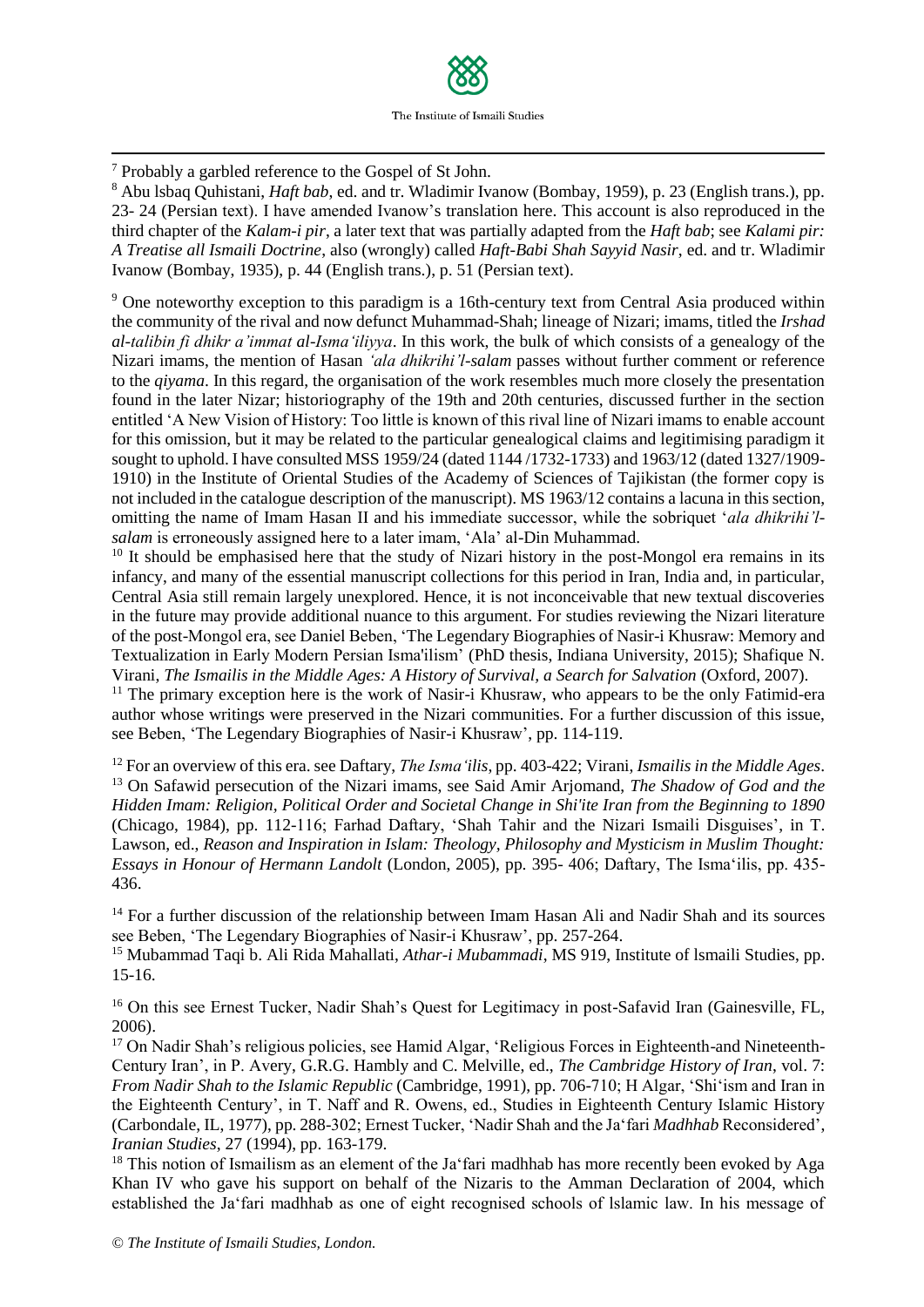support for the declaration, the Aga Khan declared that: 'Our historic adherence is to the Jafari Madhhab and other Madhahib of close affinity, and it continues, under the leadership of the hereditary Ismaili Imam of the time: See<http://ammanmessage.com/letter-from-h-h-the-aga-khan/> (accessed 25 January 2017).

<sup>19</sup> On the Nizari relationship with the Sufi orders in the post-Mongol era, see Farhad Daftary, 'Ismaili-Sufi Relations in Post-Alamut Persia', in F. Daftary, *Ismailis in Medieval Muslim Societies* (London, 2005), pp. 183-203.

 $2002$ ,  $p$ .  $p$ .  $102202$ .<br><sup>20</sup> Daftary, 'Shah Tahir and the Nizari Ismaili Disguises', pp. 395-406.

**.** 

<sup>21</sup> For example, see Mubammad Kazim Marvi, *'Alamara-yi Nadiri*, ed. Mubammad Amin Riyabi (Tehran, 1364 Sh. /1985), vol. 3, p. 1182.

<sup>22</sup> Ahmad Ali Khan Vaziri, *Jughrafiya -yi Kirman*, ed. Muhammad Ibrahim Bastani Parizi (Tehran, 1340 Sh ./1961), p. 265. The reference to the Haydarabadis in this account most probably refers to the town of Haydarabad in the province of Sindh in present-day Pakistan, where the Nizari imams likewise have had a strong community of followers since the early modern era.

<sup>23</sup> Aga Khan Mahallati, Hasan Ali Shah, *Tarikh-i 'ibrat-afza*, ed. Husayn Kuhi Kirmani (Tehran, 1325 Sh. 1946), p. 10.

<sup>24</sup> Nile Green, 'Blessed Men and Tribal Politics: Notes on Political Culture in the lndo-Afghan World', *Journal of the Economic and Social History of the Orient*, 49 (2006), pp. 344-360. For the classic study of this phenomenon in the context of highland Morocco, see Ernest Gellner, *Saints of the Atlas* (London, 1969). This claim to broader social and religious authority on the basis of sayyid status echoes practices from the Fatimid era as well; see Shainool Jiwa, 'Kinship, Camaraderie and Contestation: Fatimid Relations with the Ashraf in the Fourth/Tenth Century', Al-Masaq, 28 (2016), pp. 242-264.

<sup>25</sup> Ahmad Ali Khan Vaziri, *Tarikh-i Kirman*, ed. Mubammad Ibrahim Bastani Parizi (Tehran, 1340 Sh./1961), pp. 332–333.

<sup>26</sup> On this imam, see also Sayyid Ali Äl-i Davud, Abu al-Hasan Khan Beglerbegi Mahallati, *Encyclopaedia lslamica*, vol. 2, pp. 29-32; Heribert Busse, Abu'l-Hasan Khan Mahallati, *Encyclopaedia Iranica*, vol. l, p. 310; Daftary, The Isma'ilis, pp. 459- 462.

<sup>27</sup> Vaziri, *Tarikh-i Kirman*, pp. 334- 341. On Zand rule in Kirman see John R. Perry, Karim Khan Zand: A History of Iran, 1747-1779 (Chicago, 1979), pp. 134- 136; James M. Gustafson, 'Kerman viii: Afsharid and Zand Period', *Encyclopaedia lranica*, (online).

<sup>28</sup> On these events, see also Rida Quli Khan Hidayat, *Rawdat al-Safa-yi Nasiri* (Tehran, 1339 Sh. /1960), vol. 9, pp. 250-252.

<sup>29</sup> On the imamate of Shah Khalil Allah, see Daftary, *The Isma'ilis*, pp. 462-464.

<sup>30</sup> On Kirman in the early Qajar era, see James M. Gustafson, 'Kerman ix: Qajar Period', *Encyclopaedia Iranica*, (online).

<sup>31</sup> Aga Khan Mahallati, *Tarikh-i 'ibrat-afza*, pp. 9-10.

<sup>32</sup> On these events, see Hamid Algar, 'The Revolt of Agha Khan Mahallati and the Transference of the Isma'ili Imamate to India; *Studia Islamica*, 29 (1969), pp. 55- 81; Daftary, *The Isma'ilis*, pp. 464-473.

<sup>33</sup> *'Ibrat-afza* was originally published by the Aga Khan's lithograph press in Bombay in 1278/1862. An edition of the text, with numerous typographical errors, was published by Husayn Kuhi Kirmani (Tehran, 1325 Sh. /1946). Another version of the text, evidently based on the Kuhi Kirmani edition but with several critical alterations (on which see below note 35) was published by Muhsin Sa'i in his *Aqa Khan Maballati va firqa-yi lsma'iliyya* (Tehran, 1329 Sh./1950). A new edition and English translation of the text is currently in preparation by the present author. On 'Ibrat-afza and its connection with the broader religious project pursued by the Aga Khan in this period, see also Nile Green, *Bombay Islam: The Religious Economy of the Western Indian Ocean*, 1840-1915 (Cambridge, 2011), pp. 155-160.

<sup>34</sup> Aga Khan Mahallati, *Tarikh-i 'ibrat-afza*, p. 56.

 $35$  Ibid., pp. 20- 21. This passage has been curiously altered in Sa'I's edition of the text (p. 35), which reads here: 'Likewise, is it evident that in Egypt several generations of my ancestors held the positions of kingship and the caliphate, and they revived the Shi'i faith, which up to that time had fallen into despondency', omitting the reference to the Safawids (perhaps out of concern for the sensibilities of his Iranian Ithna'ashari readers).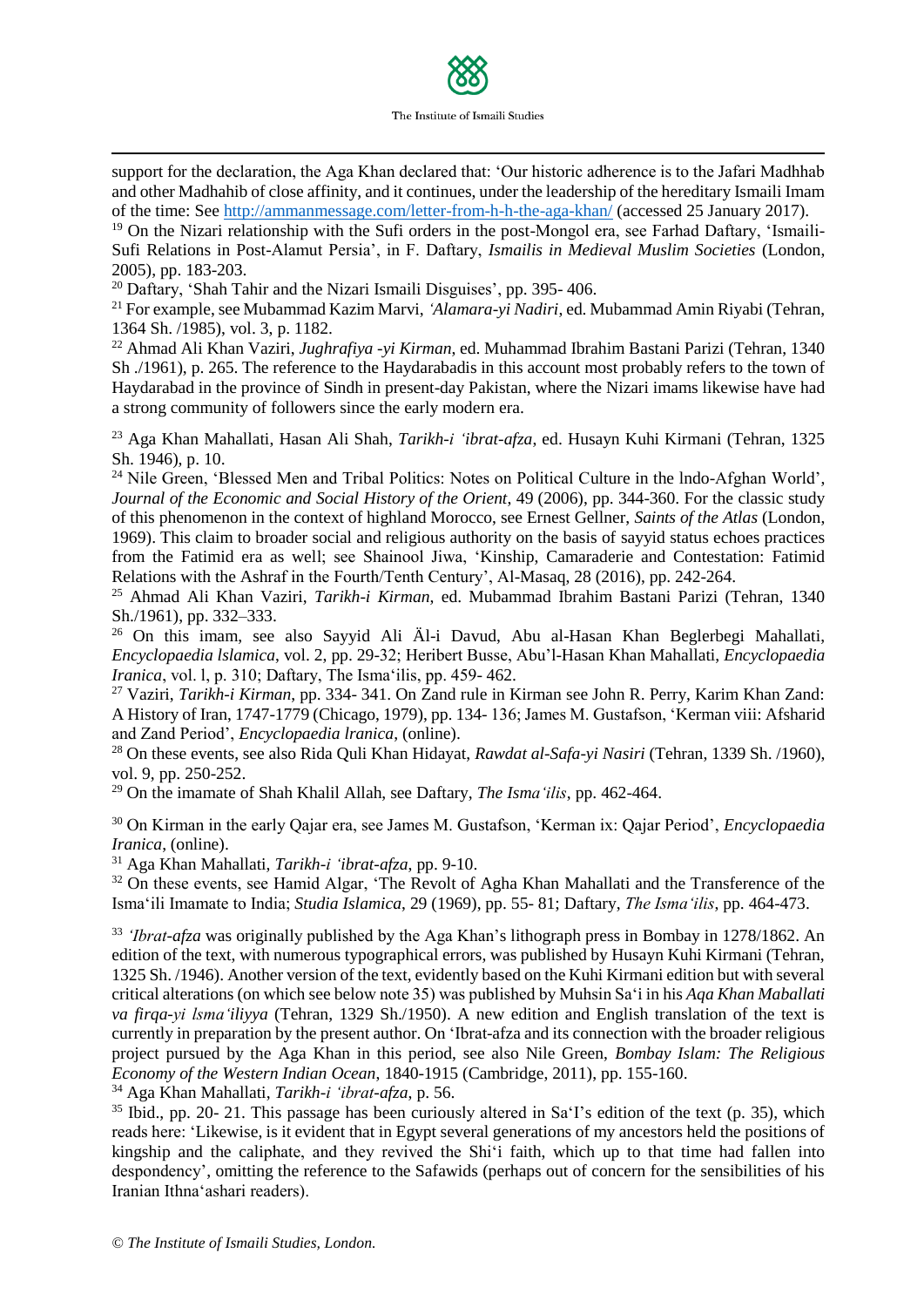<sup>36</sup> On this claim, see Abbas Amanat, *Pivot of the Universe: Nasir al-Din Shah Qajar and the Iranian Monarchy*, 1831-1896 (Berkeley, 1997), p. 2.

<sup>37</sup> Priscilla Soucek, 'Coinage of the Qajars: A System in Continual Transition', *Iranian Studies*, 34 (2001), pp. 51 - 87; P. Soucek, 'The Visual Language of Qajar Medals: in D. Behrens-Abouseif and S. Vernoit, ed., *Islamic Art in the 19th Century: Tradition, Innovation, and Eclecticism* (Leiden, 2006), pp. 308-310. On Qajar appropriation of the Safawid legacy, see also Sussan Babaie, 'In the Eye of the Storm: Visualizing the Qajar Axis of Kingship, *Artibus Asiae*, 66 (2006), pp. 35-54.

<sup>38</sup> Hamid Algar, *Religion and State in Iran*, 1785- 1906: *The Role of the Ulama in the Qajar Period*  (Berkeley, 1969), p. 41.

<sup>39</sup> *Même s'il fut une époque où les Imams ismaïlis étaient aussi Califes, c'est-à-dire chefs d'Etats* – *par exemple en Egypte à l'époque Fatimide - ma fonction est aujourd'hui apolitique*; *tout ismaïli étant avant tout un citoyen ou une citoyenne de son pays de naissance ou d'adoption. Le champ d'action de l'lmamat ismaïli est pourtant considérablement plus important qu'à cette époque lointaine, puisqu'il deploie aujourd'hui ses activités dans de nombreuses régions du monde*. See: [http://www.akdn.org/speech/his](http://www.akdn.org/speech/his-highness-aga-khan/address-both-houses-parliament-canadahouse-commons-chamber)[highness-aga-khan/address-both-houses-parliament-canadahouse-commons-chamber](http://www.akdn.org/speech/his-highness-aga-khan/address-both-houses-parliament-canadahouse-commons-chamber) (accessed 25 August 2016).

<sup>40</sup> 40 On this point, see further the recent study by Daryoush Mohammad Poor, *Authority without Territory: The Aga Khan Development Network and the Ismaili lmamate* (New York, 2014).

<sup>41</sup> On the role of religious pluralism in Fatimid governance see Shainool Jiwa, 'Inclusive Governance: A Fatimid Illustration', in A.B. Sajoo, ed., A Companion to the Muslim World (London, 2009), pp. 157- 176.

<sup>42</sup> On this project, see [http://www.akdn.org/publication/aga-khantrust-culture-al-azhar-park-cairo-and](http://www.akdn.org/publication/aga-khantrust-culture-al-azhar-park-cairo-and-revitalisation-darb-alahmar)[revitalisation-darb-alahmar](http://www.akdn.org/publication/aga-khantrust-culture-al-azhar-park-cairo-and-revitalisation-darb-alahmar) (accessed 25 January 2017). Similar efforts to lay claim to the Fatimid heritage in Egypt have also been pursued in modern times by the Bohra lsmaili community, on which see Paula Sanders, *Creating Medieval Cairo: Empire, Religion and Architectural Preservation in Nineteenth-Century Egypt* (Cairo, 2008), pp. 115-142.

<sup>43</sup> The text was published as Shihab al-Din Shah Husayni, Khitabat-i 'aliya, ed. Hushang Ojaqi (Bombay, 1963). On this work, see also Farhad Daftary, Ismaili Literature: A Bibliography of Sources and Studies (London, 2004), p. 152.

<sup>44</sup> Shihab al-Din Shah, *Khitabat-i 'aliya*, pp. 37–45.

**.** 

<sup>45</sup> On the work and its author, see Farhad Daftary, 'Feda'i Khorasani', *Encyclopaedia Iranica*, vol. 9, p. 470; Daftary, *Ismaili Literature*, p. 112. Several later copies of this work are preserved among the Nizaris in Central Asia. According to Daftary, these copies, which formed the basis for Semenov's edition, demonstrate numerous corruptions from the original text of Fida'i Khurasani's work preserved in Iran, which remains unpublished. On this see Daftary, 'Kitabi na-chandan muhimm dar tarikh-i Isma'iliyya', *Nashr-i Danish*, 4 (1984), pp. 32-37. I have compared Semenov's edition with one manuscript of the text made available to me in Dushanbe, MS 1960/17, dated 1343 / 1924-1925. The Iranian manuscripts of Fida'i Khurasani's original work were not available to me.

<sup>46</sup> While an earlier historiographical tradition was maintained under the Fatimids, these sources were almost entirely lost in subsequent centuries and were evidently not available to medieval Nizari authors. Several chronicles and biographies were composed by individuals in the early Nizari community of the Alamut period, but none of these are known to have survived, although some of them were consulted by the non-Ismaili historians of the Mongol era, such as Juwayni and Rashid al-Din; on this, see F. Daftary, 'Persian Historiography of the Early Nizari lsma'ilis', *Iran: Journal of the British Institute of Persian Studies*, 30 (1992), pp. 91- 97.

<sup>47</sup> Muhammad b. Zayn al-'Abidin Fida'i Khurasani, *Hidayat al-mu'minin al-talibin*, ed. A.A. Semenov (Moscow, 1959), p. 4.

<sup>48</sup> Shihab al-Din Shah Husayni, *Khitabat-i 'aliya*, p. 39; Fida'i Khurasani, *Hidayat al-mu'minin al-talibin*, pp. 110- 111.